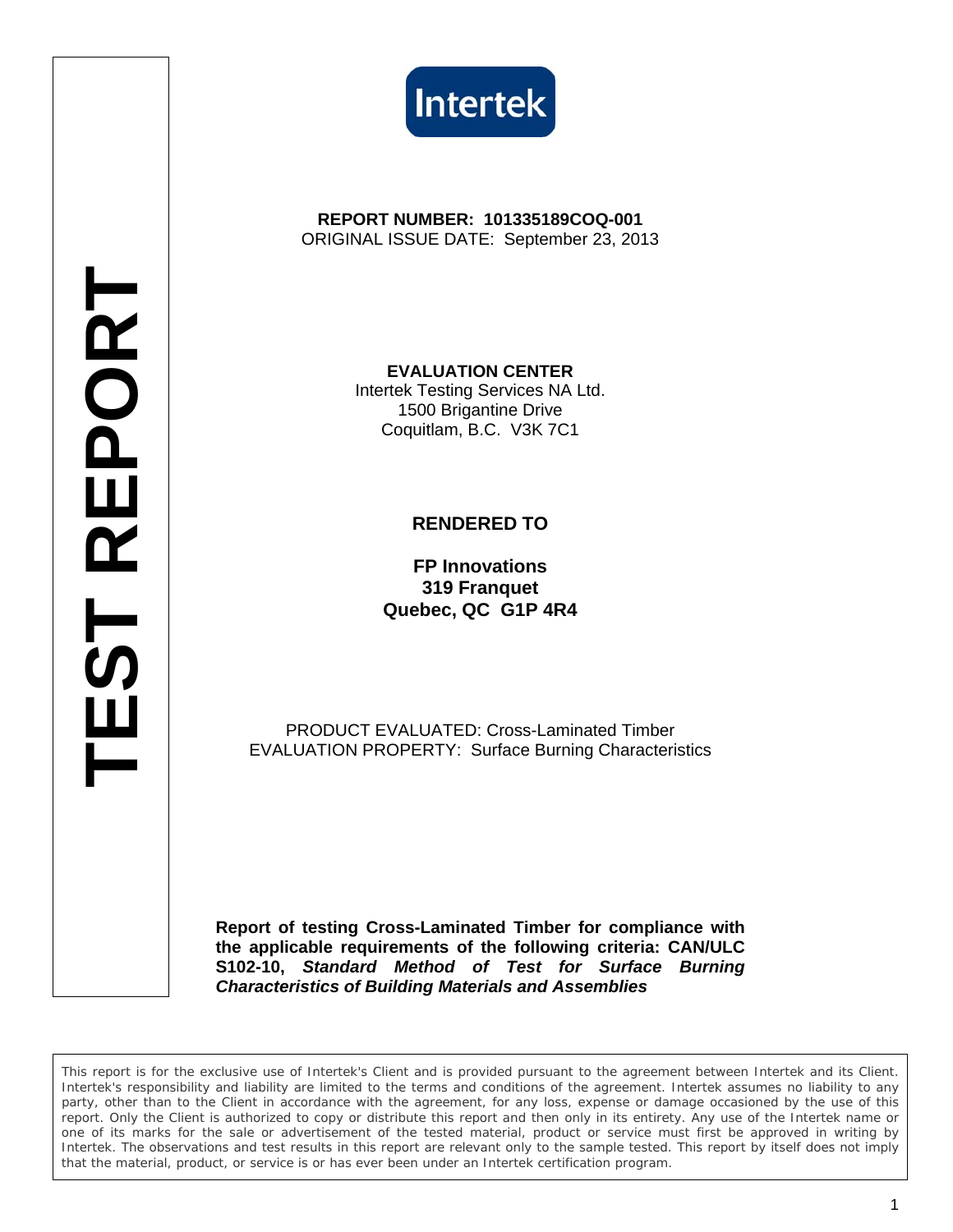#### **Table of Contents**  $1$

| 1              |     |                         |  |
|----------------|-----|-------------------------|--|
| 2              |     |                         |  |
| 3              |     |                         |  |
|                | 3.1 |                         |  |
|                | 3.2 |                         |  |
| $\overline{4}$ |     |                         |  |
|                | 4.1 |                         |  |
| 5              |     |                         |  |
|                | 5.1 |                         |  |
| 6              |     |                         |  |
|                |     |                         |  |
|                |     | <b>REVISION SUMMARY</b> |  |

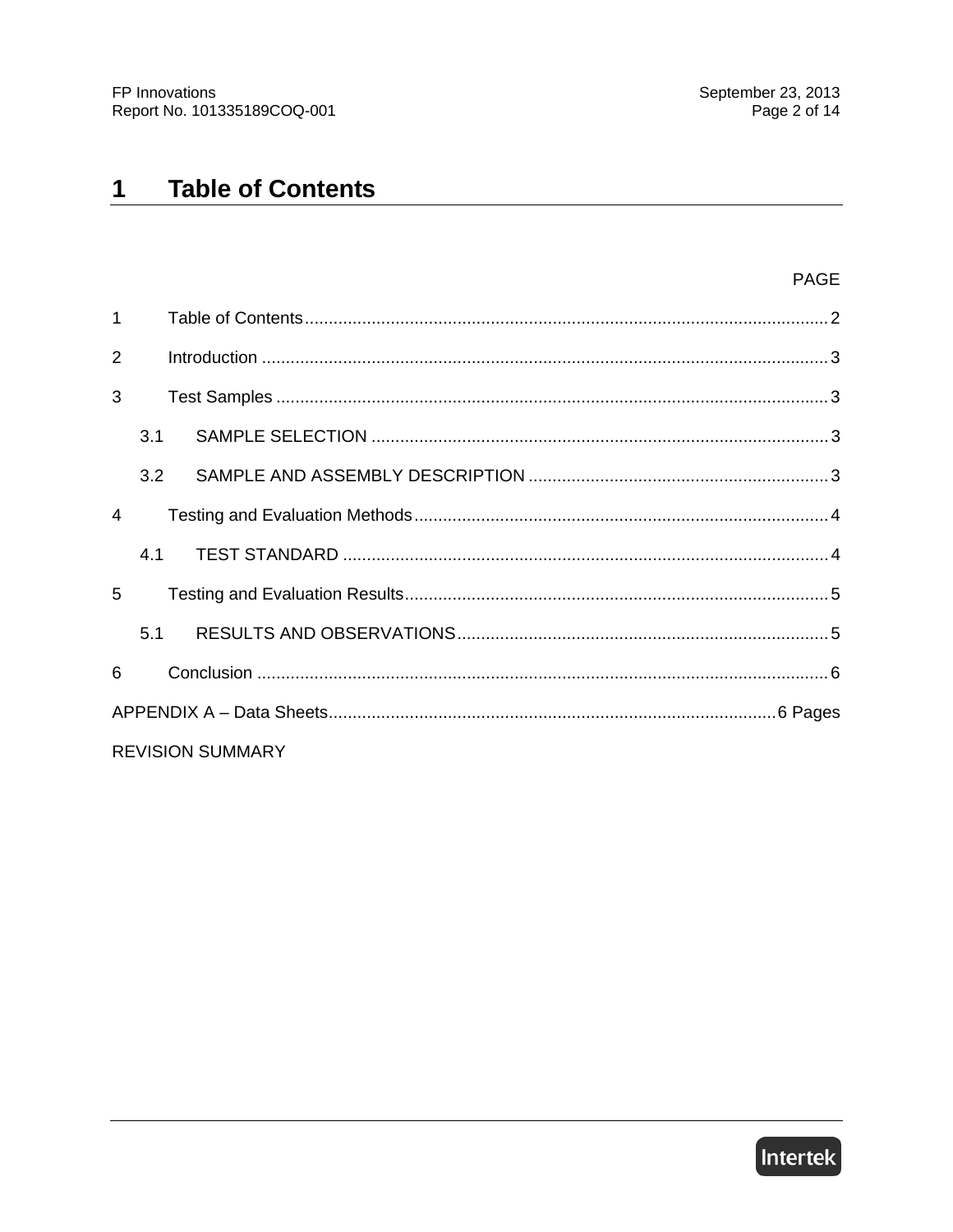# **2 Introduction**

Intertek Testing Services NA Ltd. (Intertek) has conducted testing for FP Innovations to evaluate the surface burning characteristics of cross-laminated timber. Testing was conducted in accordance with the standard methods of CAN/ULC S102-10, *Standard Method of Test for Surface Burning Characteristics of Building Materials and Assemblies*.

This evaluation began September 19, 2013 and was completed the same day. Testing was witnessed by Mr. Christian Dagenais representing FP Innovations.

# **3 Test Samples**

## **3.1. SAMPLE SELECTION**

Samples were submitted to Intertek directly from the client and were not independently selected for testing. The sample panels were received at the Evaluation Center on September 12, 2013.

## **3.2. SAMPLE AND ASSEMBLY DESCRIPTION**

Upon receipt of the samples at the Intertek Coquitlam laboratory, they were placed in a conditioning room where they remained in an atmosphere of  $23 \pm 3^{\circ}$ C (73.4  $\pm 5^{\circ}$ F) and 50  $\pm 5\%$ relative humidity.

The sample material was prepared by the client and consisted of 3 ply SPF panels. Each sample panel measured 3.9 in. thick by 24 in. wide by 8 ft. long, and was identified by the client as 3 Ply SPF Cross-Laminated Timber (CLT).

For each trial run, three 8 ft. long by 24 in. wide sample panels were butted together end to end and placed on the upper ledge of the flame spread tunnel to form the required 24 ft. sample length. A layer of 6 mm reinforced cement board was placed over top of the samples, the tunnel lid was lowered into place, and the samples were then tested in accordance with CAN/ULC S102-10.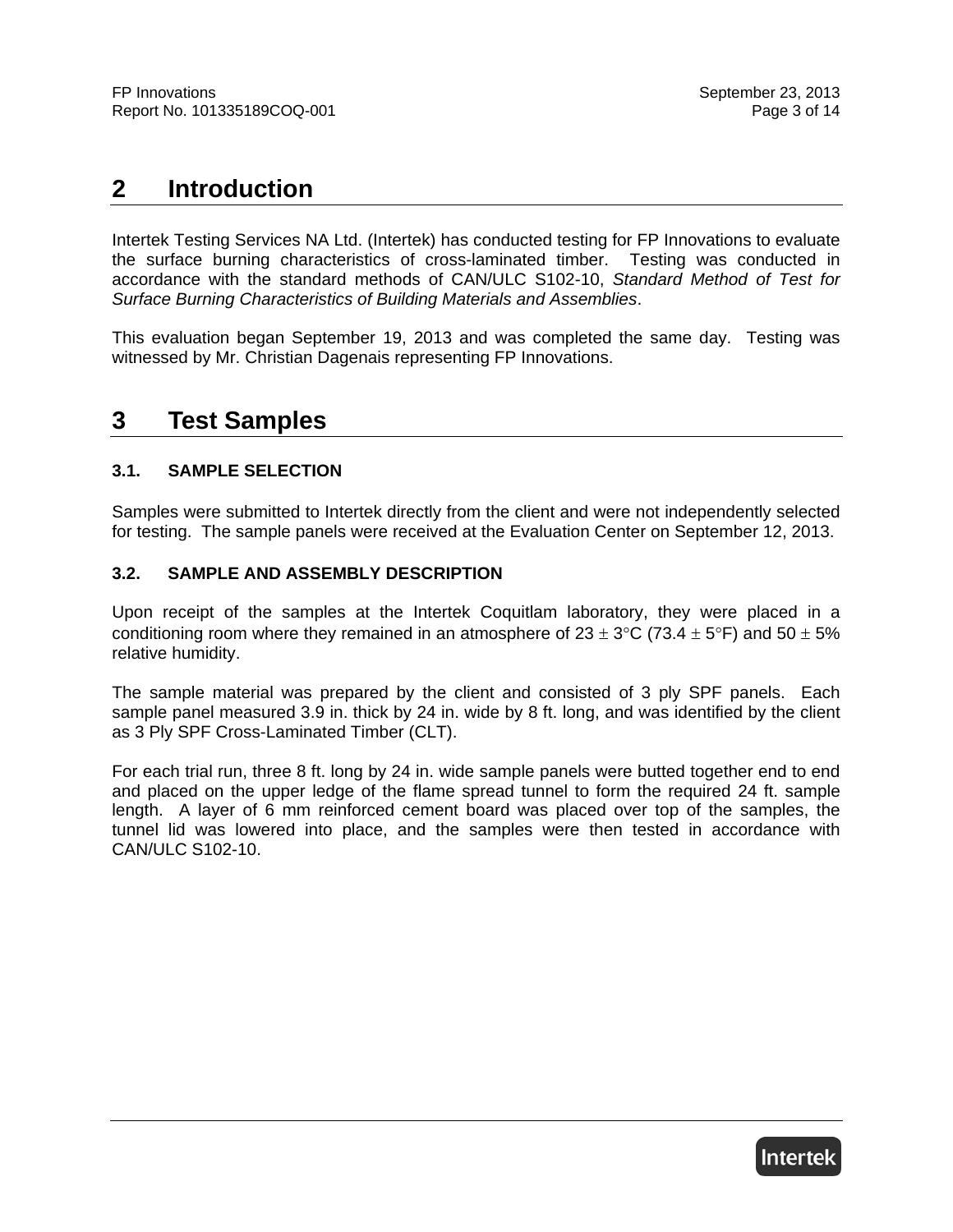## **4 Testing and Evaluation Methods**

## **4.1. TEST STANDARD**

The results of the tests are expressed by indexes, which compare the characteristics of the sample under tests relative to that of select grade red oak flooring and inorganic-cement board.

## **(A) Flame Spread Classification:**

This index relates to the rate of progression of a flame along a sample in the 25 foot tunnel. A natural gas flame is applied to the front of the sample at the start of the test and drawn along the sample by a draft kept constant for the duration of the test. An observer notes the progression of the flame front relative to time.

The test apparatus is calibrated such that the flame front for red oak flooring passes out the end of the tunnel in five minutes, thirty seconds (plus or minus 15 seconds).

### **(B) Smoke Developed:**

A photocell is used to measure the amount of light, which is obscured by the smoke passing down the tunnel duct. When the smoke from a burning sample obscures the light beam, the output from the photocell decreases. This decrease with time is recorded and compared to the results obtained for red oak, which is defined to be 100.

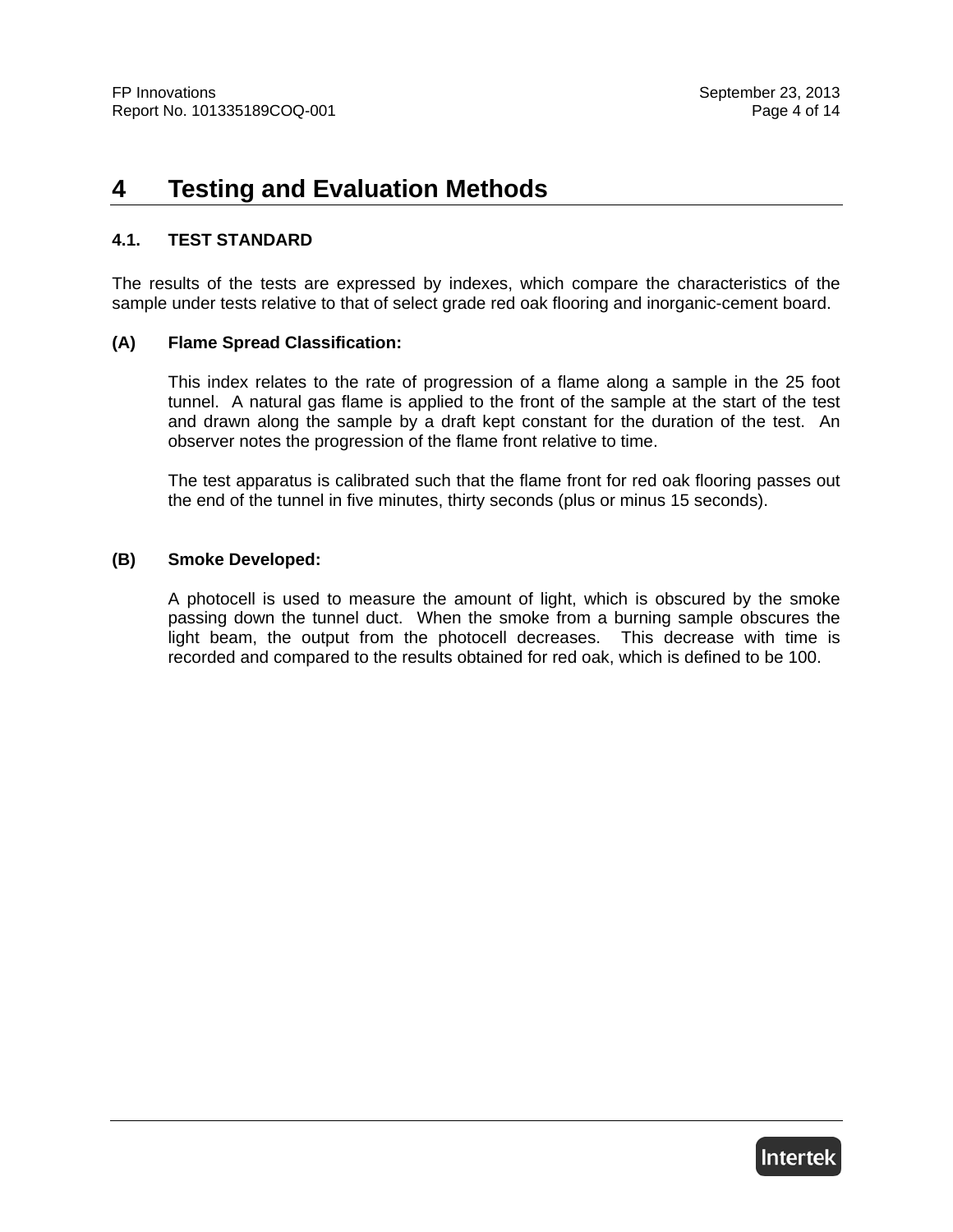# **5 Testing and Evaluation Results**

## **5.1. RESULTS AND OBSERVATIONS**

## **(A) Flame Spread**

The resultant flame spread classifications are as follows: (Classification rounded to nearest 5)

| 3 Ply SPF Cross-Laminated Timber<br>(CLT) | <b>Flame Spread</b> | <b>Flame Spread</b><br><b>Classification</b> |
|-------------------------------------------|---------------------|----------------------------------------------|
| Run 1                                     | 47                  |                                              |
| Run 2                                     | 39                  | 40                                           |
| Run 3                                     | 41                  |                                              |

## **(B) Smoke Developed**

The areas beneath the smoke developed curve and the related classifications are as follows: (Classification rounded to nearest 5)

| 3 Ply SPF Cross-Laminated Timber<br>(CLT) | <b>Smoke Developed</b> | <b>Smoked Developed</b><br><b>Classification</b> |
|-------------------------------------------|------------------------|--------------------------------------------------|
| Run 1                                     |                        |                                                  |
| Run 2                                     | 21                     | 30                                               |
| Run 3                                     | 29                     |                                                  |

## **(C) Observations**

During the test runs, surface ignition occurred between 37 and 58 seconds.

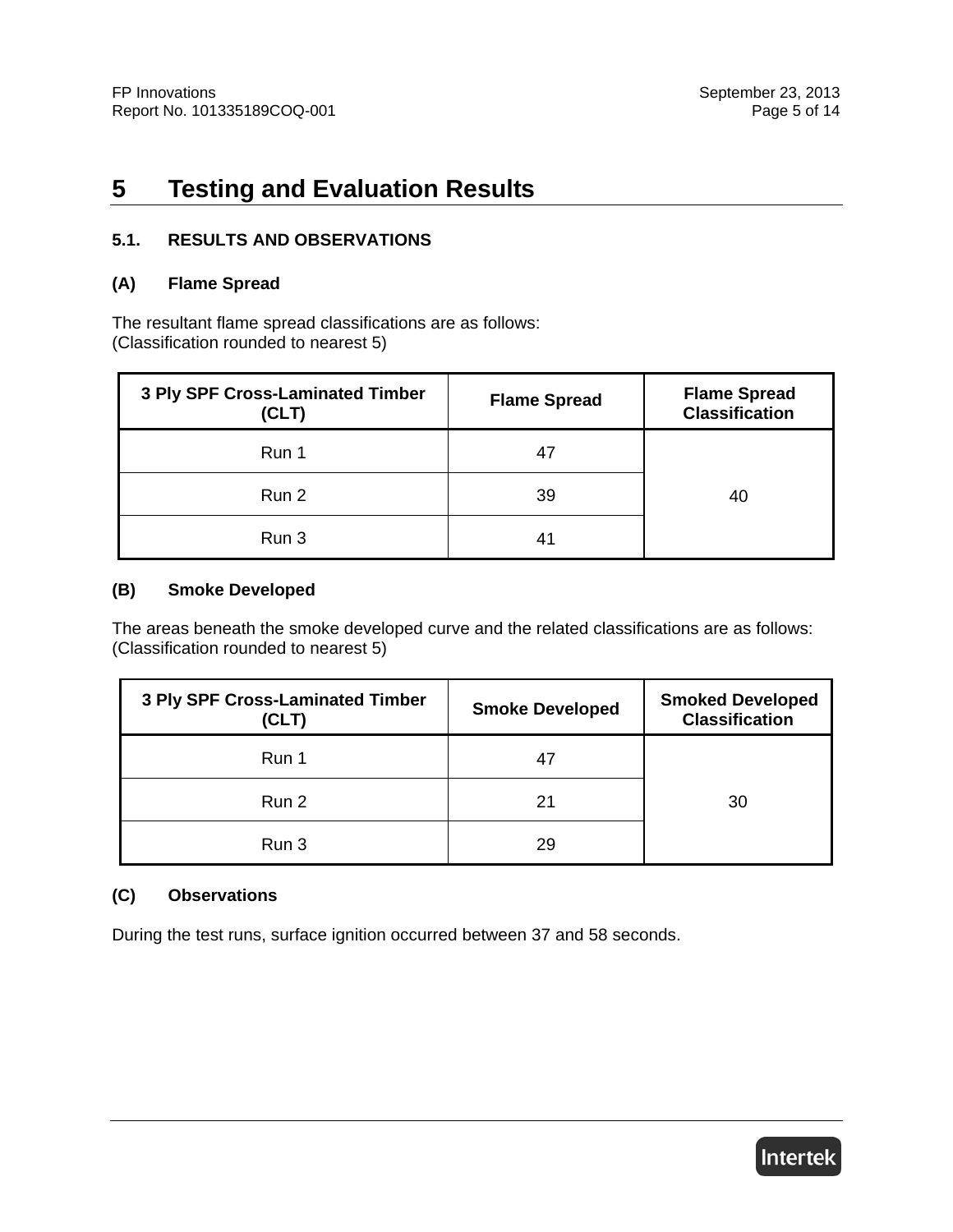# **6 Conclusion**

The 3 Ply SPF Cross-Laminated Timber (CLT), submitted by FP Innovations, exhibited the following flame spread characteristics when tested in accordance CAN/ULC S102-10, *Standard Method of Test for Surface Burning Characteristics of Building Materials and Assemblies*.

A series of three test runs of each material was conducted to conform to the requirements of the National Building Code of Canada.

| <b>Sample</b>                            | <b>Flame Spread</b><br><b>Classification</b> | <b>Smoke Developed</b><br><b>Classification</b> |
|------------------------------------------|----------------------------------------------|-------------------------------------------------|
| 3 Ply SPF Cross-Laminated Timber<br>(CLT | 40                                           | 30                                              |

The conclusions of this test report may not be used as part of the requirements for Intertek product certification. Authority to Mark must be issued for a product to become certified.

## **INTERTEK TESTING SERVICES NA LTD.**

Tested and Reported by:

Kils Greg Philp

Technician – Building Products

Reviewed by:

Kal Kooner, P.Eng. Manager – Engineering Services

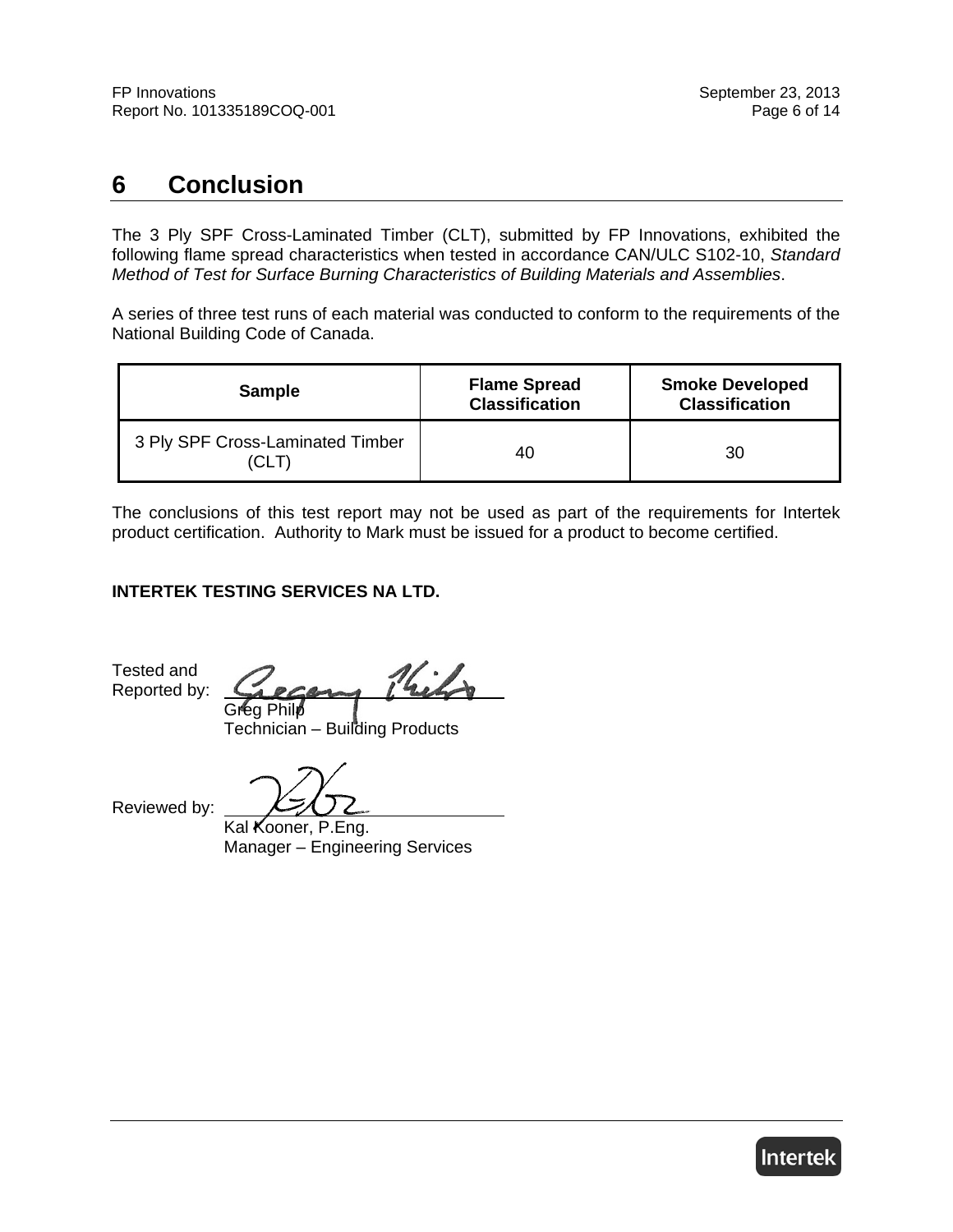FP Innovations September 23, 2013<br>Report No. 101335189COQ-001 Page 7 of 14 Report No. 101335189COQ-001

# APPENDIX A

DATA SHEETS

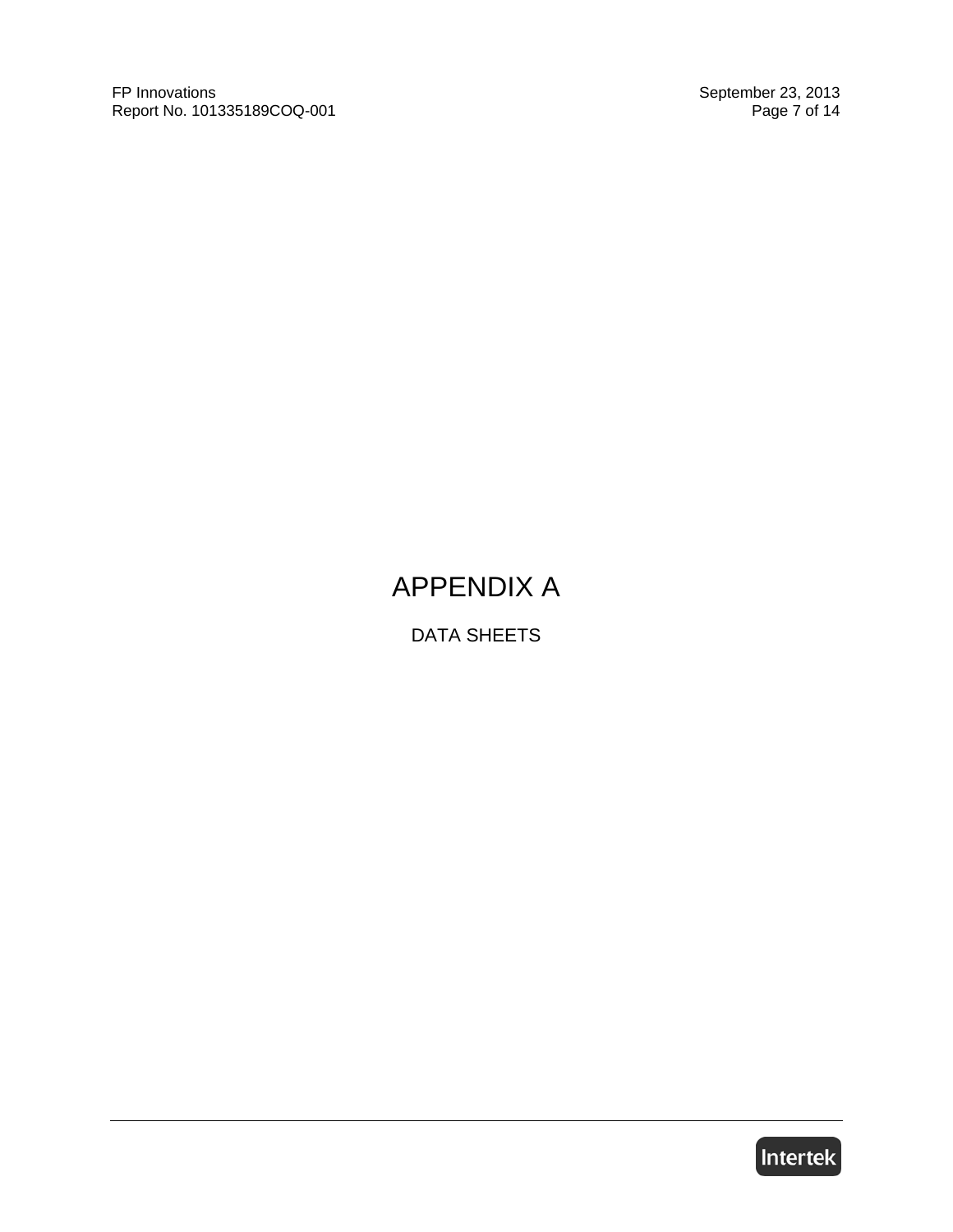FP Innovations Report No. 101335189COQ-001 September 23, 2013 Page 8 of 14

## CAN/ULC S102-10 DATA SHEETS Run 1

Standard:

#### **ULC S102**

Page 1 of 2

Client: FP Innovations Date: 09 19 2013 Project Number: 10335189 Test Number: 1 Operator: Greg Philp

Specimen ID: 99 mm CLT Panels SPF Deck 1 m/c 11.0 deck 2 m/c 10.8 Deck 3 m/c 11.0

#### **TEST RESULTS**

**FLAMESPREAD INDEX: 45 SMOKE DEVELOPED INDEX: 45** 

#### **SPECIMEN DATA...**

Time to Ignition (sec): 58 Time to Max FS (sec): 588 Maximum FS (mm): 3345.1 Time to 527 C (sec): Never Reached Time to End of Tunnel (sec): Never Reached Max Temperature (C): 328 Time to Max Temperature (sec): 599 Total Fuel Burned (cubic feet): 44.00

> FS\*Time Area (M\*min): 25.3 Smoke Area (%A\*min): 79.8 Unrounded FSI: 46.8 Unrounded SDI: 47.4

**CALIBRATION DATA...** 

Time to Ignition of Last Red Oak (Sec): 44.0 Red Oak Smoke Area (%A\*min): 168.3

Tested By:  $\frac{C}{2}$ 

 $#$ Reviewed By: \_

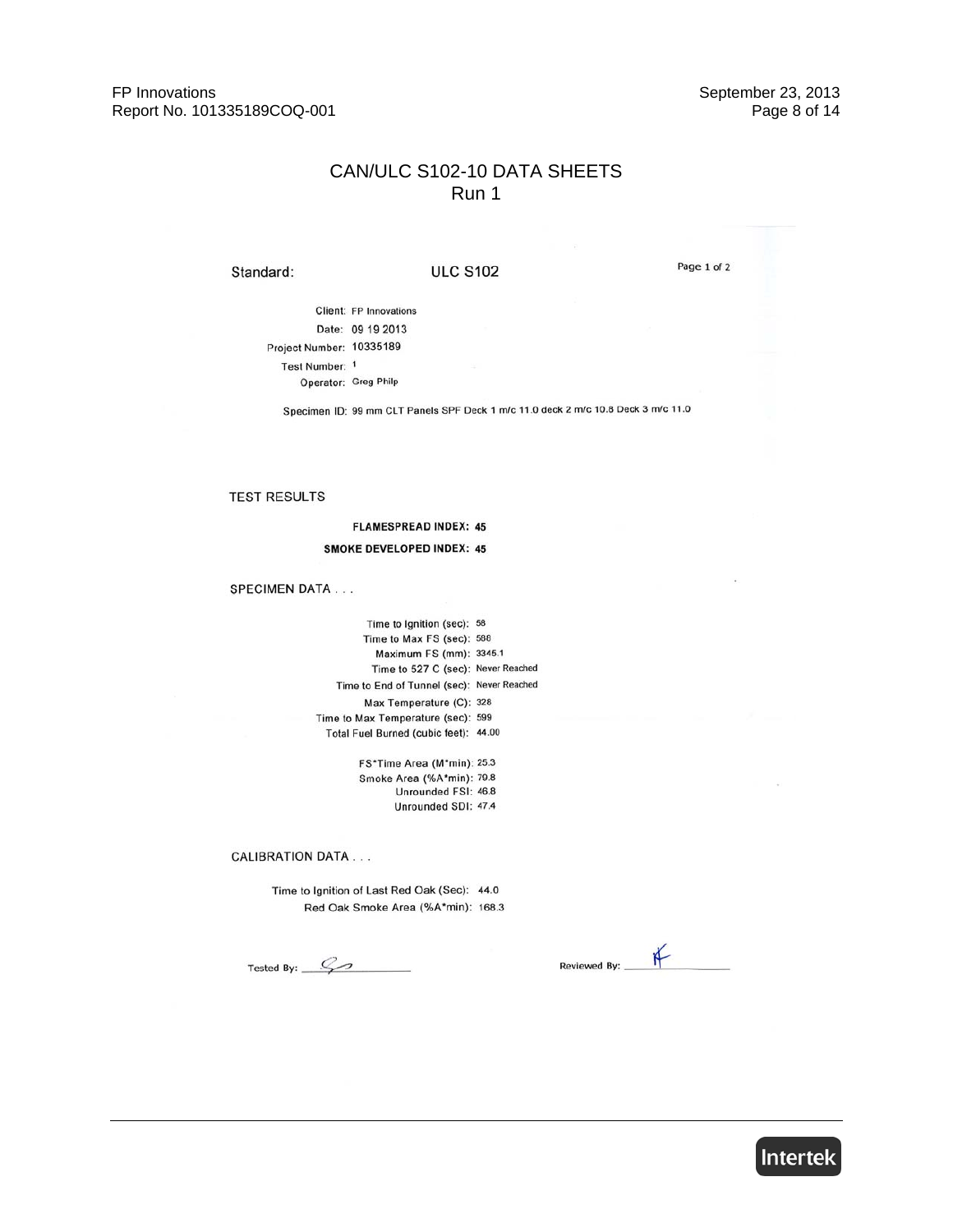## CAN/ULC S102-10 DATA SHEETS Run 1



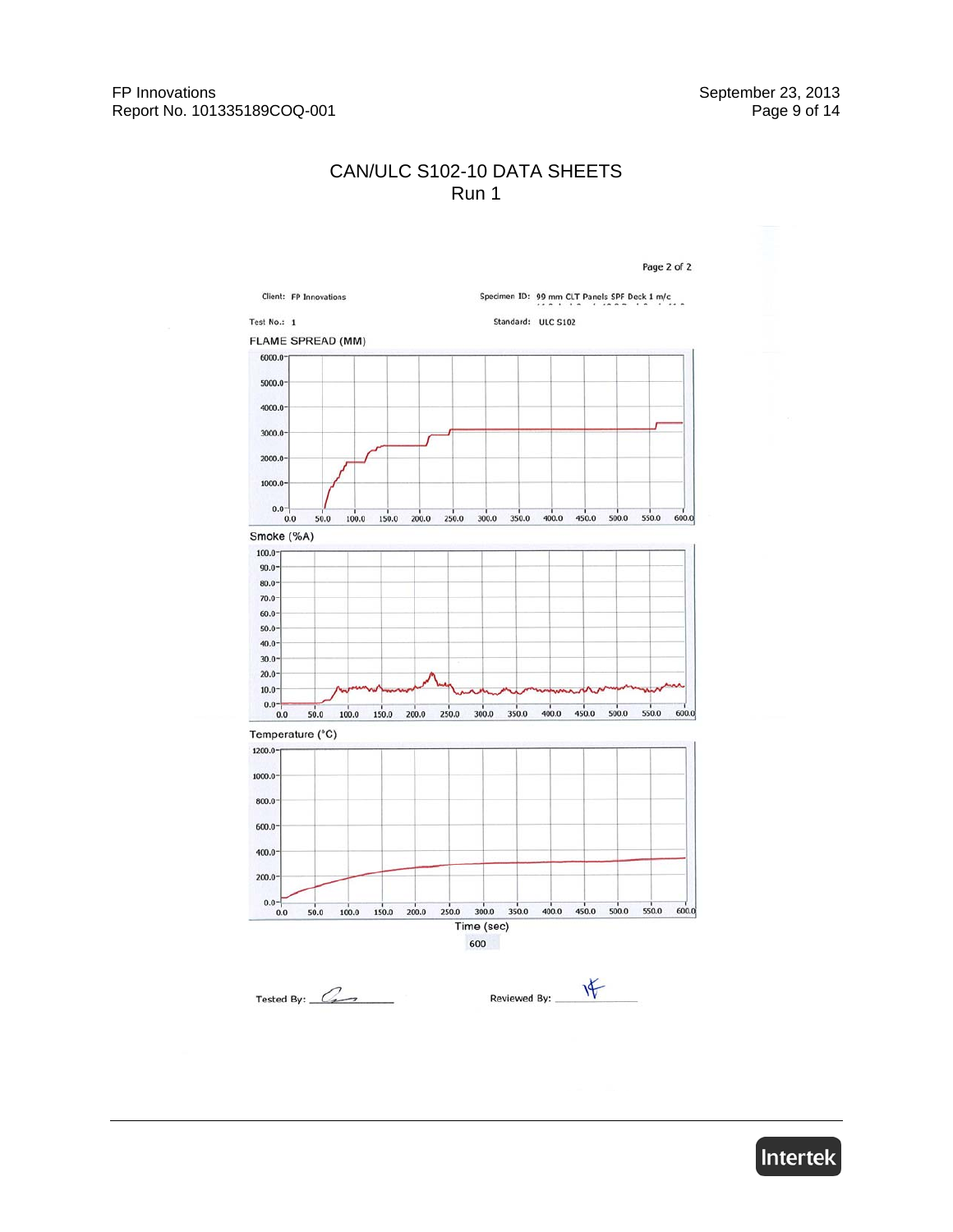FP Innovations Report No. 101335189COQ-001 September 23, 2013 Page 10 of 14

## CAN/ULC S102-10 DATA SHEETS Run 2

Standard:

#### **ULC S102**

Page 1 of 2

**Client: FP Innovations** Date: 09 19 2013 Project Number: 101335189 Test Number: 2 Operator: Greg Philp

Specimen ID: 99 mm thick CLT Panels Deck 1 m/c 11.7 Deck 2 m/c 11 Deck 3 m/c 12.2

#### **TEST RESULTS**

**FLAMESPREAD INDEX: 40** 

#### **SMOKE DEVELOPED INDEX: 20**

#### **SPECIMEN DATA...**

Time to Ignition (sec): 37 Time to Max FS (sec): 124 Maximum FS (mm): 2414.0 Time to 527 C (sec): Never Reached Time to End of Tunnel (sec): Never Reached Max Temperature (C): 309 Time to Max Temperature (sec): 600 Total Fuel Burned (cubic feet): 44.00

> FS\*Time Area (M\*min): 21.2 Smoke Area (%A\*min): 35.3 Unrounded FSI: 39.3 Unrounded SDI: 21.0

**CALIBRATION DATA...** 

Time to Ignition of Last Red Oak (Sec): 44.0 Red Oak Smoke Area (%A\*min): 168.3

Tested By:  $\mathcal{L}$ 

 $#$ Reviewed By:

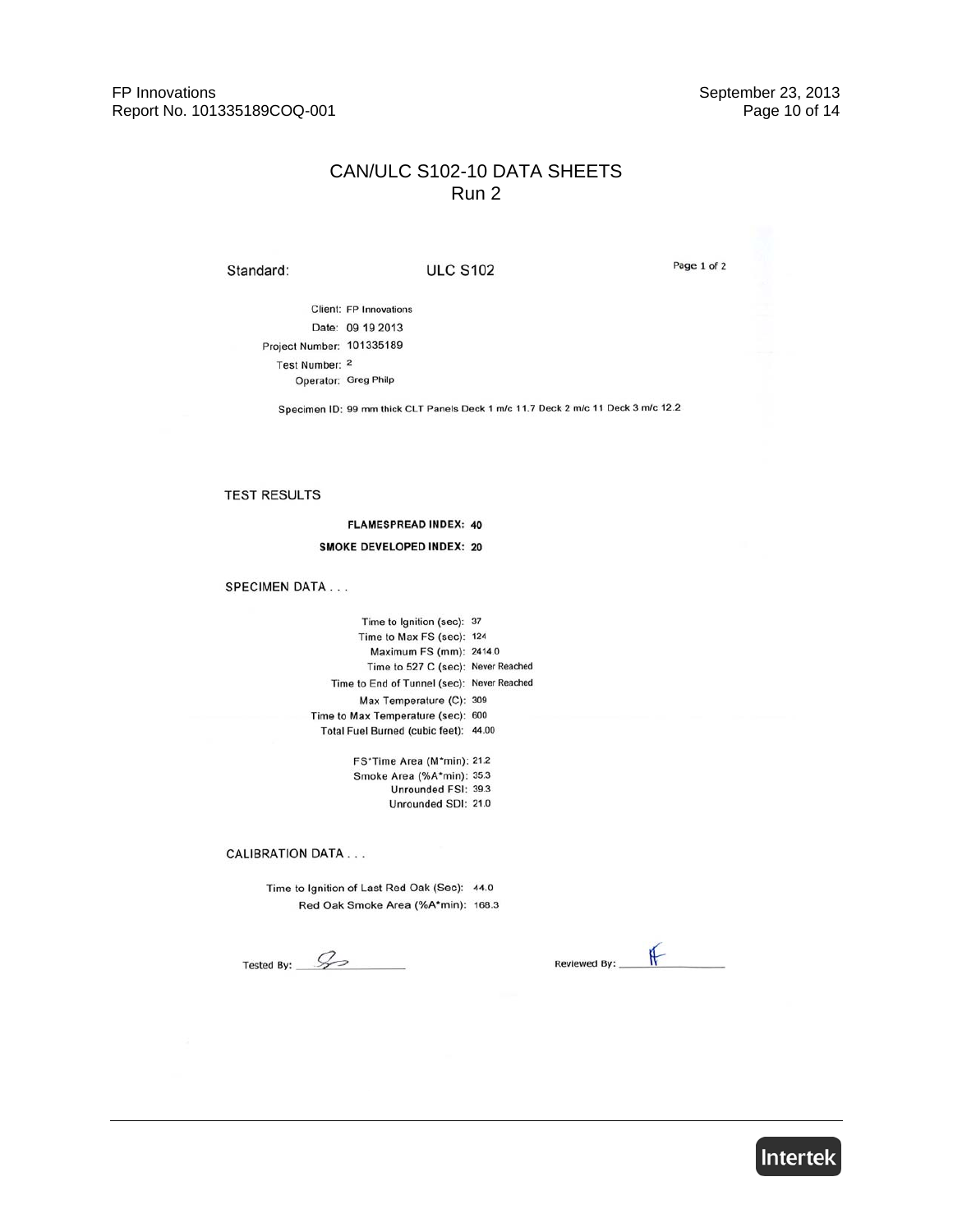## CAN/ULC S102-10 DATA SHEETS Run 2



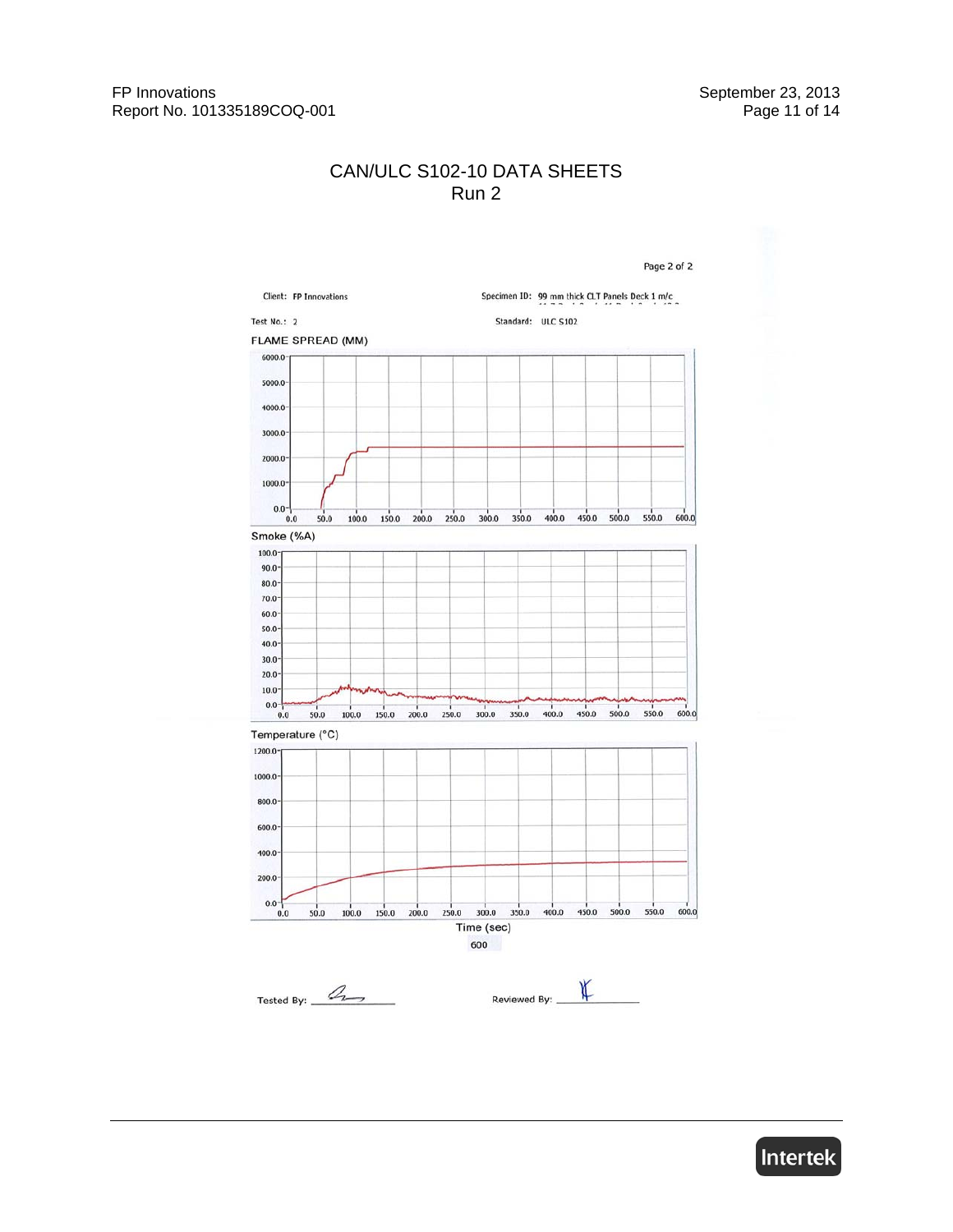FP Innovations Report No. 101335189COQ-001 September 23, 2013 Page 12 of 14

## CAN/ULC S102-10 DATA SHEETS Run 3

Standard:

#### **ULC S102**

Page 1 of 2

Client: FP Innovations Date: 09 19 2013 Project Number: 101335189 Test Number: 3 Operator: Greg Philp

> Specimen ID: 99 mm thick CLT Panels SPF Deck 1 m/c 11.6 deck 2 m/c 10.9 Deck 3 m/c  $11.3$

#### **TEST RESULTS**

#### **FLAMESPREAD INDEX: 40**

#### SMOKE DEVELOPED INDEX: 30

#### **SPECIMEN DATA...**

| Time to Ignition (sec): 47                 |  |
|--------------------------------------------|--|
| Time to Max FS (sec): 376                  |  |
| Maximum FS (mm): 2724.9                    |  |
| Time to 527 C (sec): Never Reached         |  |
| Time to End of Tunnel (sec): Never Reached |  |
| Max Temperature (C): 312                   |  |
| Time to Max Temperature (sec): 580         |  |
| Total Fuel Burned (cubic feet): 44.00      |  |

FS\*Time Area (M\*min): 22.2 Smoke Area (%A\*min): 49.4 Unrounded FSI: 41.0 Unrounded SDI: 29.3

**CALIBRATION DATA...** 

Time to Ignition of Last Red Oak (Sec): 44.0 Red Oak Smoke Area (%A\*min): 168.3

Tested By:  $\mathscr{L}$ 

 $K$ Reviewed By:

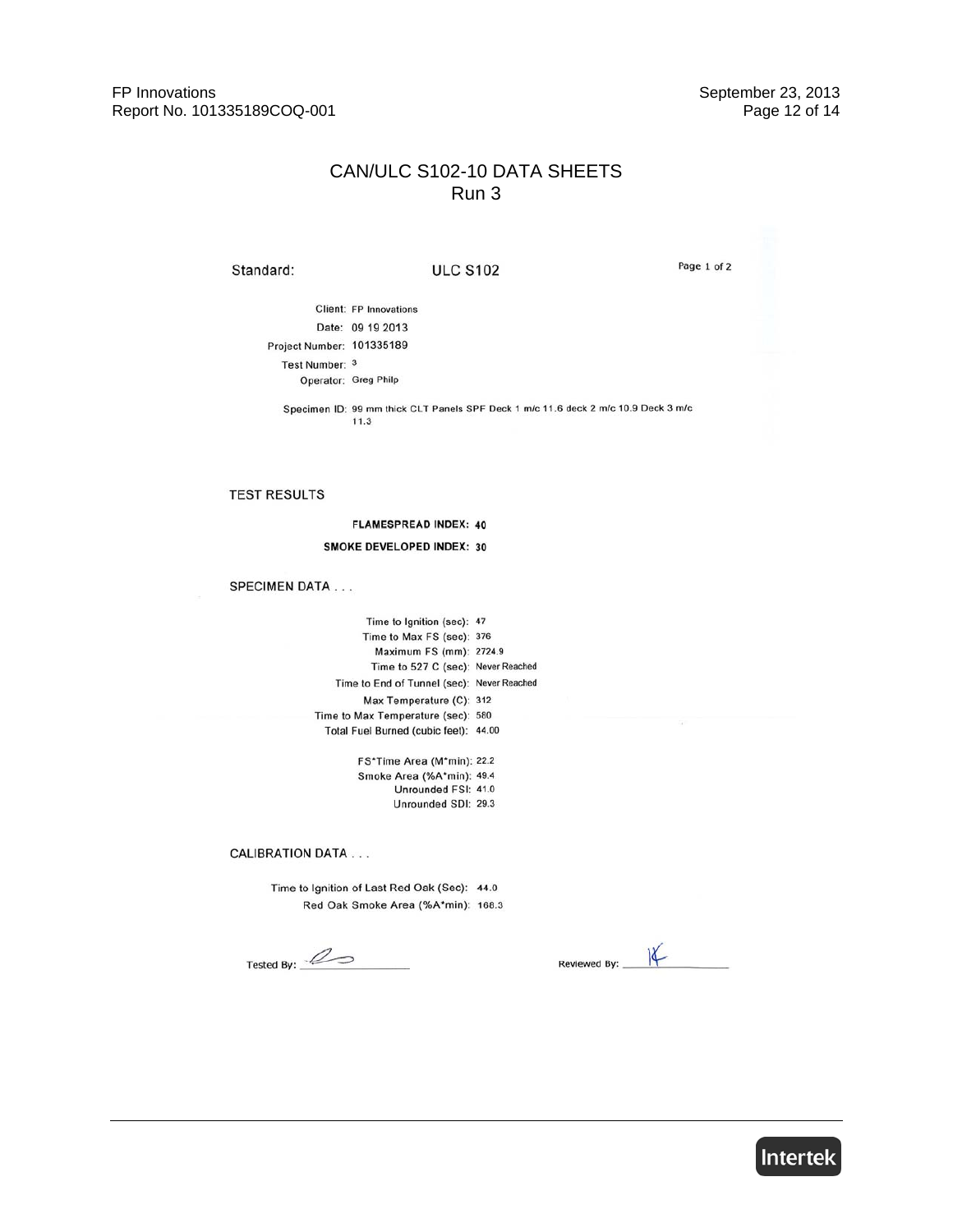## CAN/ULC S102-10 DATA SHEETS Run 3